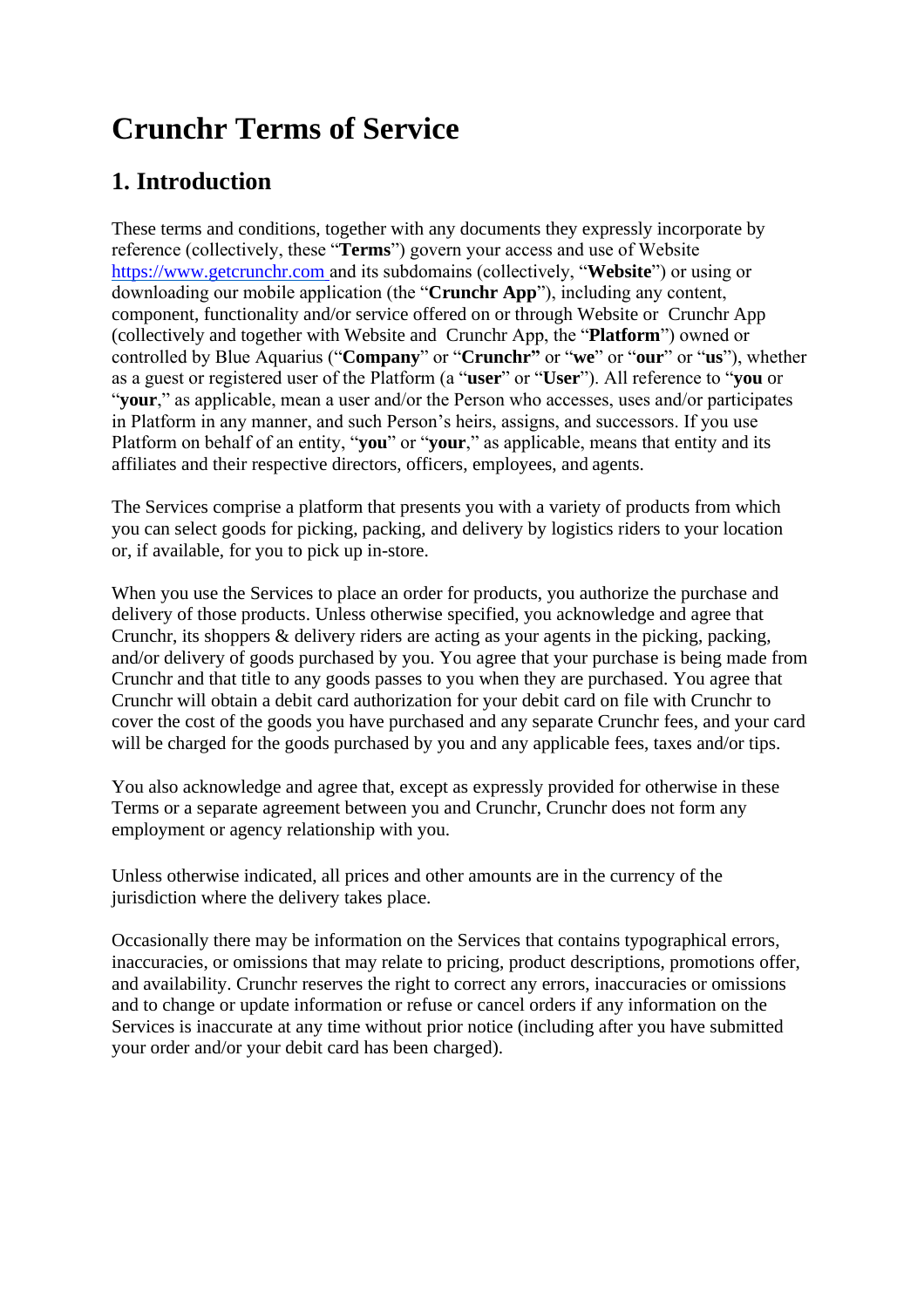### **2. Your Use of the Services**

Crunchr grants you a limited, non-exclusive, non-transferable, and revocable license to use the Services for their intended purposes subject to your compliance with these Terms and Crunchr's policies. You may not copy, modify, distribute, sell, or lease any part of the Services. Unless such restriction is prohibited by law or you have Crunchr's written permission, you may not reverse engineer or attempt to extract the source code of the Services. You may only access the Services through the interfaces that Crunchr provides for that purpose (for example, you may not "scrape" the Services through automated means or "frame" any part of the Services), and you may not interfere or attempt to disrupt the Services.

Some parts of the Services may allow you to upload or submit content (such as text, images, video, recipes, lists, links, and other materials). You retain all rights in any content that you upload or submit, and are solely responsible for that content. You grant Crunchr a nonexclusive, royalty-free, worldwide, transferable, sub-licensable license to use, store, publicly display, publicly perform, reproduce, modify, create derivative works from, and distribute any such content for the purposes of operating, providing, and improving the Services. Crunchr may, in its sole discretion, remove or take down any content that you upload or submit to the Services for any reason, including violation of these Terms or any other policies. You may have the option of accessing the Services through downloadable software and this software may update itself automatically on your device. Some software or portions of software, in the Services may be governed by open source licenses. In that case, Crunchr will make such licenses available to you and, in the case of conflict between such a license and these Terms, the open source license will control but only with respect to the software, or portion of the software, to which it applies.

If you are using Crunchr on behalf of a business or other entity, you represent and warrant that you have the necessary authority to bind that business or entity to these Terms and that you are agreeing to these Terms on behalf of that business or entity. In order to use the Services, you may need to create a user account. You agree that you are responsible for all conduct and transactions that take place on or using your account and that you will take precautions to keep your password and other account information secure. You also agree that you will comply with all applicable laws when accessing or using the Services and you will respect those who you encounter in your use of the Services, including delivery riders and individuals who support Crunchr's Help Center. Crunchr reserves the right to decline orders, refuse partial or full delivery, terminate accounts, and/or cancel orders at any time in its sole discretion.

We're constantly modifying and improving the Services. Crunchr may introduce new features, change existing features, or remove features from the Services at any time and without notice. If you provide Crunchr with any feedback on or comments regarding the Services, you grant Crunchr the right to use such feedback or comments for any purpose without restriction or payment to you.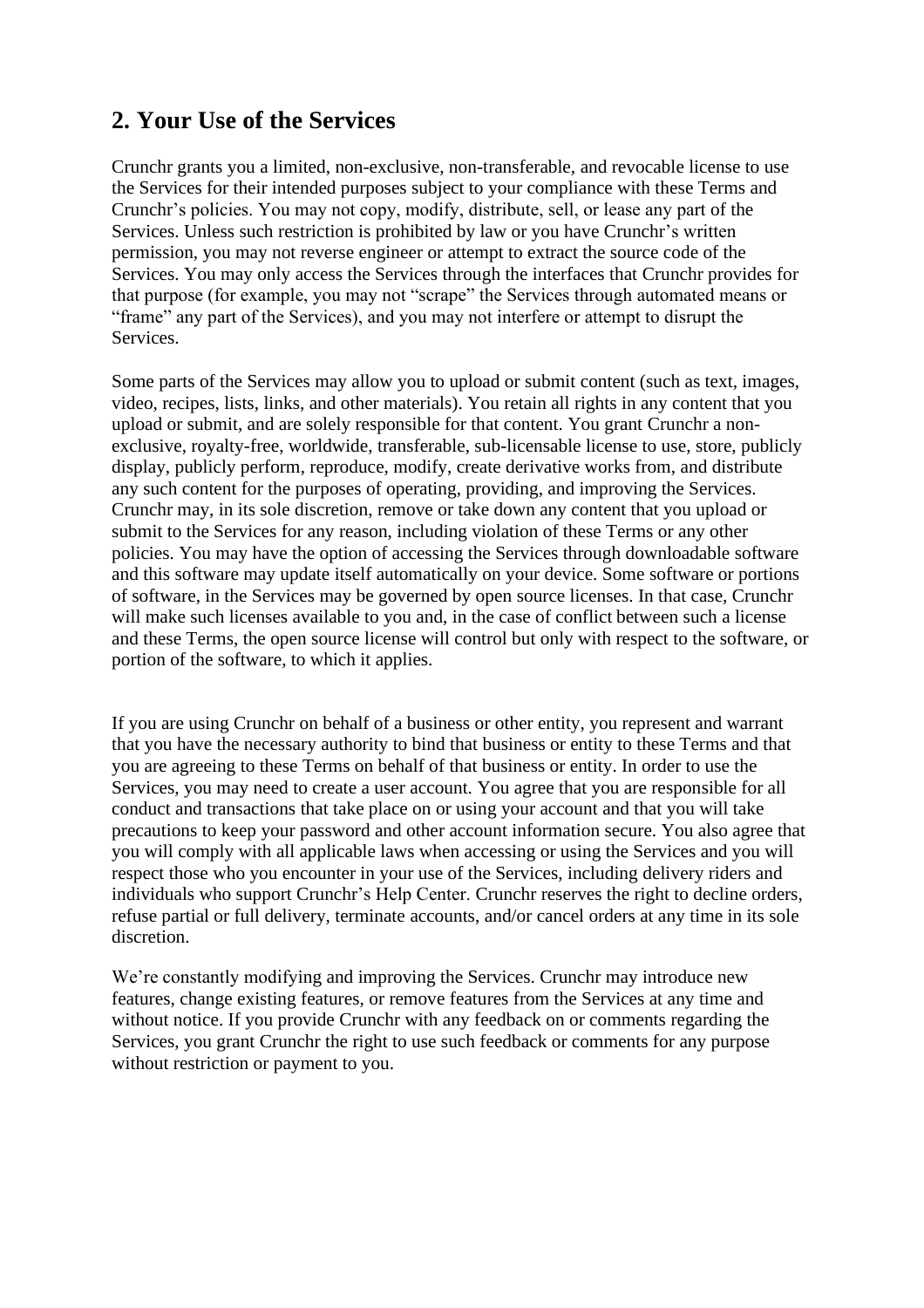Returns: The policy for acceptance of returns of Products shall be communicated to the User, from time to time, through the push notifications on the Platform, or any other mode of communication as specified in this Terms or as determined by the Company.

Refunds: The policy for refund of monies with respect to return of Products or for any other purpose, shall be communicated to the User, from time to time, through the push notifications on the Platform, or any other mode of communication as specified in this Terms or as determined by the Company. The Company shall remit payments towards accepted refund requests of Users in compliance with applicable laws.

Cancellations: You may cancel an order without charge at any time before the Company accepts the order. The cancellation policy including with respect to cancellation fee with respect to an order accepted by the Company, shall be communicated to the User, from time to time, through the push notifications on the Platform, or any other mode of communication as specified in this Terms or as determined by the Company. The Company may cancel an order (in full or partially) for reasonable reasons including shortage or unavailability of Products. In case the Company cancels any order, You will not be charged for such cancelations, and the Company will reimburse You for any payment already made using the same method You used to pay for your order.

Prices of Products: The prices of each of the Products shall be displayed on the Platform. The prices mentioned at the time of ordering the Products shall be the price charged at the time of delivery of the Products. All the Products listed on the Platform will be sold at Nigerian Naira either at Maximum Retail Price (MRP) (inclusive of all taxes) or at a discounted price unless otherwise specified. The prices of the Products may be modified from time to time. The Company endeavors to make available the Products at the best prices as possible on the Platform.

Delivery & delivery times: The Users will be informed about any additional charges, fees, and costs (including, delivery charges, if any) that may be levied on the purchase of the Products on the Platform at the checkout page during a transaction. The Company does not manipulate the price of any Products and/or Services offered on the Platform. The Company shall deliver the Products daily during such time period as communicated to You through the Platform, subject to rider availability in Your area engaged by the Company. The Company endeavors to deliver orders within 20 minutes of order confirmation, however, does not guarantee as to the exact delivery time which may vary on a case to case basis due to certain factors including rider availability, customer demand, traffic, and weather or a force majeure event. The delivery of the Products will be made to the delivery address specified by You while placing the order for the Products on the Platform. This does not have to be the same as the billing address. You are solely responsible for providing a complete and correct delivery address and, if applicable, further instructions for delivery via the Platform. The Company shall not be responsible for any delay in delivering the order placed by You on the Platform caused due to the incorrect or incomplete address provided by You. The riders will ordinarily only make deliveries when an appropriate person is able to receive the delivery. If You ask us to leave a delivery unattended at Your address, the Company expressly disclaims all liability which may arise by virtue of the delivery being left unattended for a period of time. This includes but is not limited to theft, tampering, contamination, and the result of any change in temperature in respect of items which need to be kept chilled or frozen.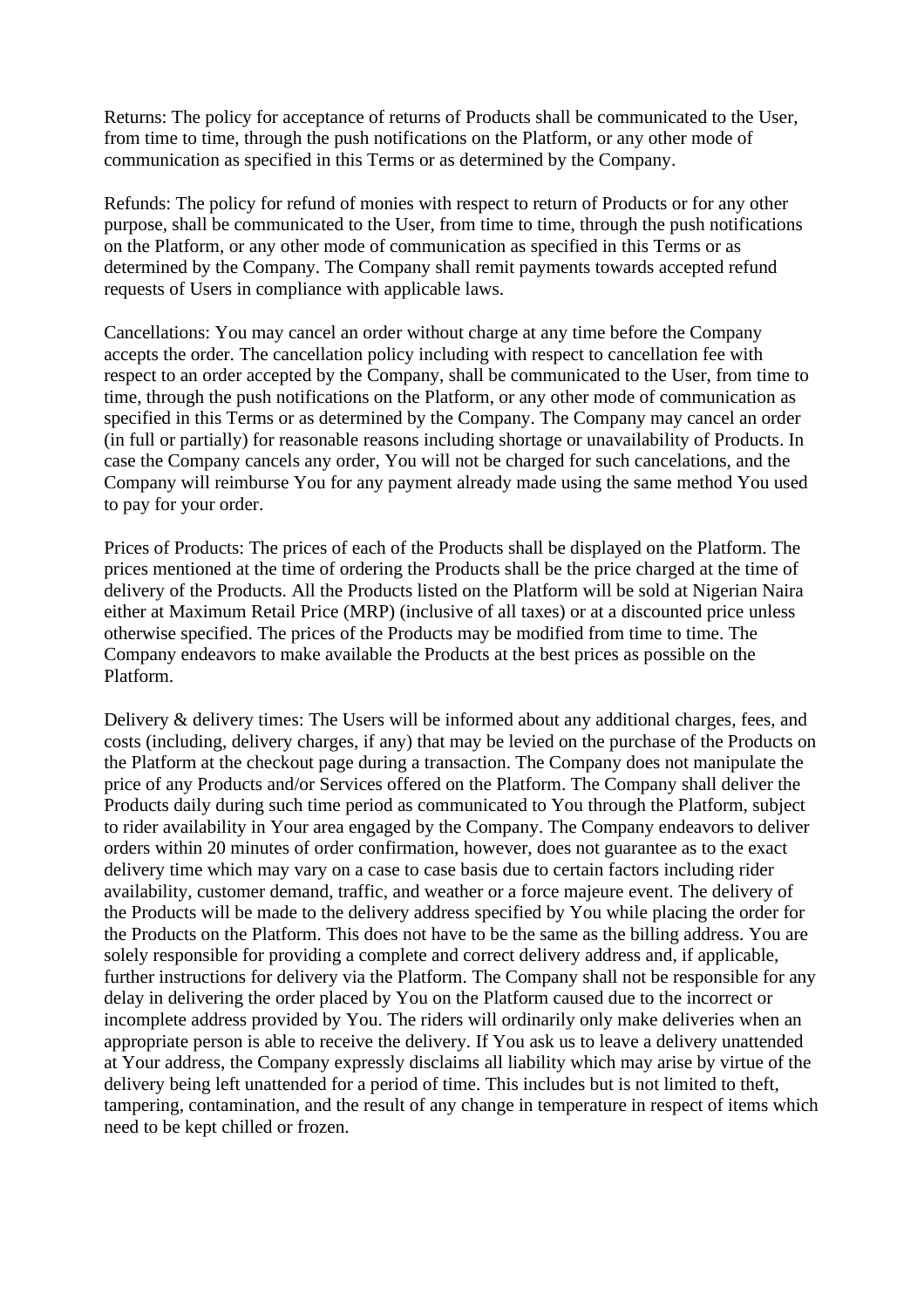User Account, Password, and Security: In order to access the Services on the Platform, You will have to register on the Platform by providing details as may be required by the Company and provided for in the Privacy Policy. You shall ensure and confirm that the Account information and all information provided by You is complete, accurate and up-to-date. If there is any change in the Account information, or if any information is found to be incomplete or incorrect, You shall promptly update Your Account information on the Platform or request the Company for information revision or update. If You provide any information that is untrue, inaccurate, unauthorized, not current, or incomplete (or becomes untrue, inaccurate, not current, or incomplete), or if the Company has reasonable grounds to suspect that such information is untrue, inaccurate, not current, or incomplete, the Company has the right to refuse any and all the Services. The Company reserves the express right to refuse access to the Services at any time without notice for Your failure to abide by the Terms as set forth herein or to comply with applicable laws including with respect to accessing the Tobacco and Alcoholic Products (defined below) through the Platform.

By using the Services, you expressly represent and warrant that you are legally entitled to enter this Agreement. Your participation in using the Services is for your sole, personal or internal business use. When using the Services, you agree to comply with all applicable laws from your home nation, and the country, state and city in which you are present while using the Services. You may only access the Services using authorized means. It is your responsibility to check to ensure you download the correct Software for your device. The Company is not liable if you do not have a compatible device or if you have downloaded the wrong version of the Software for your device. The Company reserves the right to terminate your use of the Software and/or Services should you be using the Software or Services with an incompatible or unauthorized device. By using the Services, you agree that:

(a) You will only use the Services for lawful purposes; you will not use the Services for sending or storing any unlawful material or for deceptive or fraudulent purposes. (b) You will not use the Services to cause nuisance, annoyance or inconvenience. (c) You will not use the Services, or any content accessible through the Services, for any commercial purpose, including but not limited to contacting, advertising to, soliciting or selling to, any Food, Liquor, Grocery and Pharmaceuticals Service Providers, user or Crunchr unless the Company has given you permission to do so in writing. (d) You will not copy or distribute the Software or any content displayed through the Services without prior written permission from the Company. (e) You will not create or compile, directly or indirectly, any collection, compilation, or other directory from any content displayed through the Services except for your personal, non-commercial use. (f) The information you provide to us when you register an account or otherwise communicate with us is accurate, you will promptly notify us of any changes to such information, and you will provide us with whatever proof of identity we may reasonably request. (g) You are aware that when requesting Services by SMS text messages, standard messaging charges will apply. (h) You will keep secure and confidential your account password or any identification credentials we provide you which allows access to the Services. (i) You will only use the Services for your own use and will not resell either the Software or Services to a third party. (j) You will not use the Website or Software in any way that could damage, disable, overburden or impair any Company server, or the networks connected to any Company server. (k) You will not attempt to gain unauthorized access to any part of the Website and/or to any service, account, resource, computer system and/or network connected to any Company server. (l) You will not deep-link to the Website or access the Website manually or with any robot, spider, web crawler, extraction software, automated process and/or device to scrape, copy or monitor any portion of the Website or any content on the Website, unless the Company has given you permission to do so in writing.

(m) You will not copy any content displayed through the Services. (n) You will not conduct any systematic retrieval of data or other content from the Website, Software or Services. (o) You will not try to harm other Users or the Company, the Website, Software or Services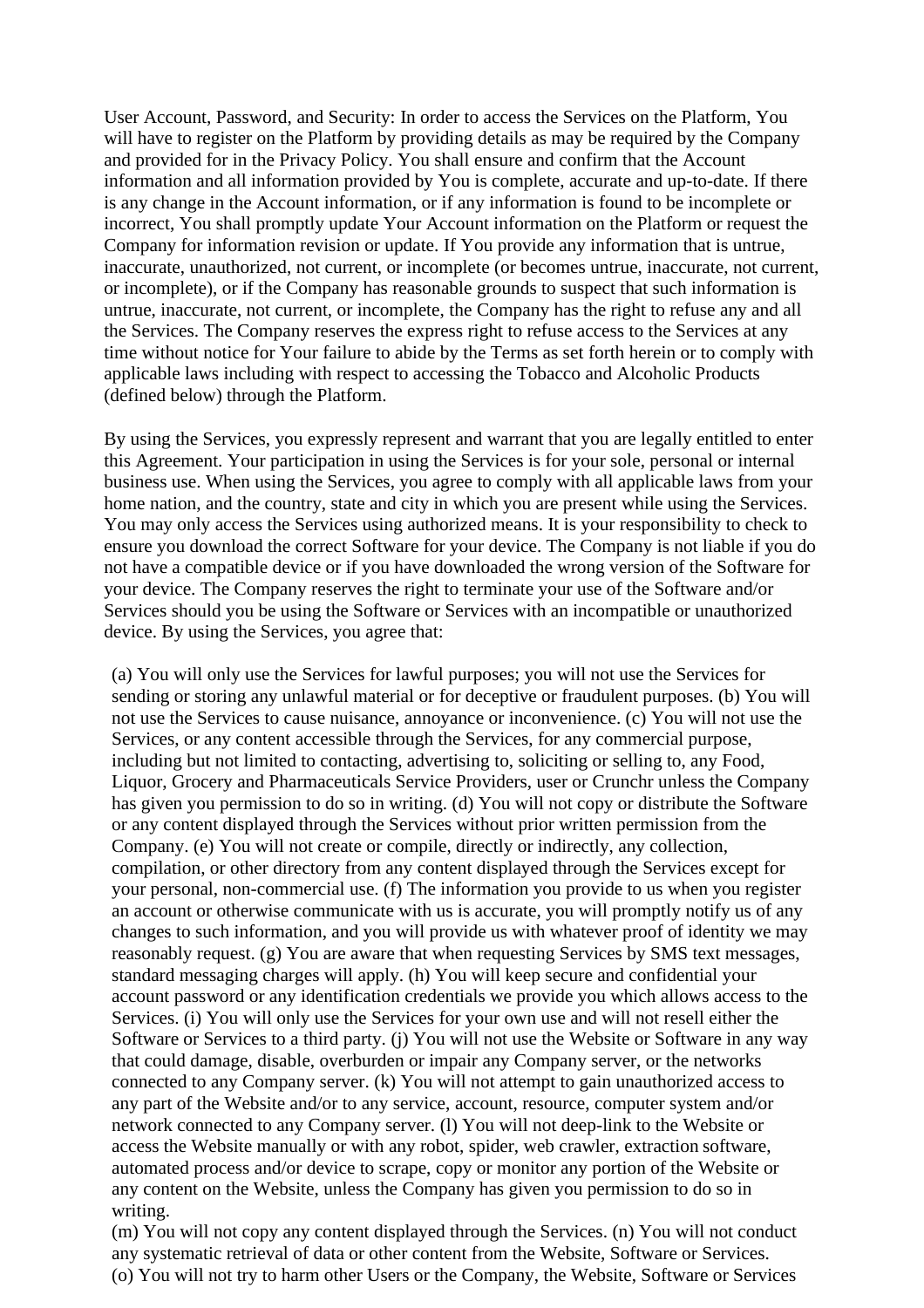in any way whatsoever. (p) You will report any errors, bugs, unauthorized access methodologies or any breach of our intellectual property rights that you uncover in your use of the Website, Software or Services. (q) You will not abuse our promotional or credit code system by redeeming multiple coupons at once.

Additional information you may provide on a voluntary basis, such as demographic information or information related to your favourite social networking site, or information relating to your participation in competitions, promotions, surveys, and/or additional services ("Optional Details").

You are the sole authorized User of any account you create through the Services. You are solely and fully responsible for all activities that occur under your password or account. You agree that you shall monitor your account to prevent use by minors, and you will accept full responsibility for any unauthorized use of your password or your account by minors. You may not authorize others to use your User status, and you may not assign or otherwise transfer your User account to any other person or entity. Should you suspect that any unauthorized party may be using your password or account, you will notify the Company immediately. If you provide any information that is untrue, inaccurate, not current, or incomplete the Company has reasonable grounds to suspect that such information is untrue, inaccurate, not current, or incomplete, the Company has the right to suspend or terminate your account and refuse any and all current or future use of the Services (or any portion thereof). You agree not to create an account or use the Services if you have been previously removed by the Company, or if you have been previously banned from use of the Services.

#### **3. Crunchr Communications**

By creating a Crunchr user account, you agree to accept and receive communications from Crunchr & other third parties duly authorized by the Company via email, text message, calls, and push notifications to the cellular telephone number you provided to Crunchr. You understand and agree that you may receive communications generated by automatic telephone dialing systems and/or which will deliver pre-recorded messages sent by or on behalf of Crunchr & its affiliated companies including but not limited to communications concerning orders placed through your account on the Services.

You hereby expressly consent to the monitoring and recording, by the Company of any and all communications between You and the Company or its agents, employees, consultants, contractors, or representatives of the Company or of their authorized partners, and such monitoring or recording waives any further notice or consent requirement under the applicable laws.

Message and data rates may apply. If you do not wish to receive promotional emails, text messages, or other communications, you may opt out of such communications at any time in Your Account Settings & You may also opt-out of receiving text messages from Crunchr by replying "STOP" from the mobile device receiving the messages. In which case, the Company will only send You communications solely required for the purposes of the Services provided through the Platform.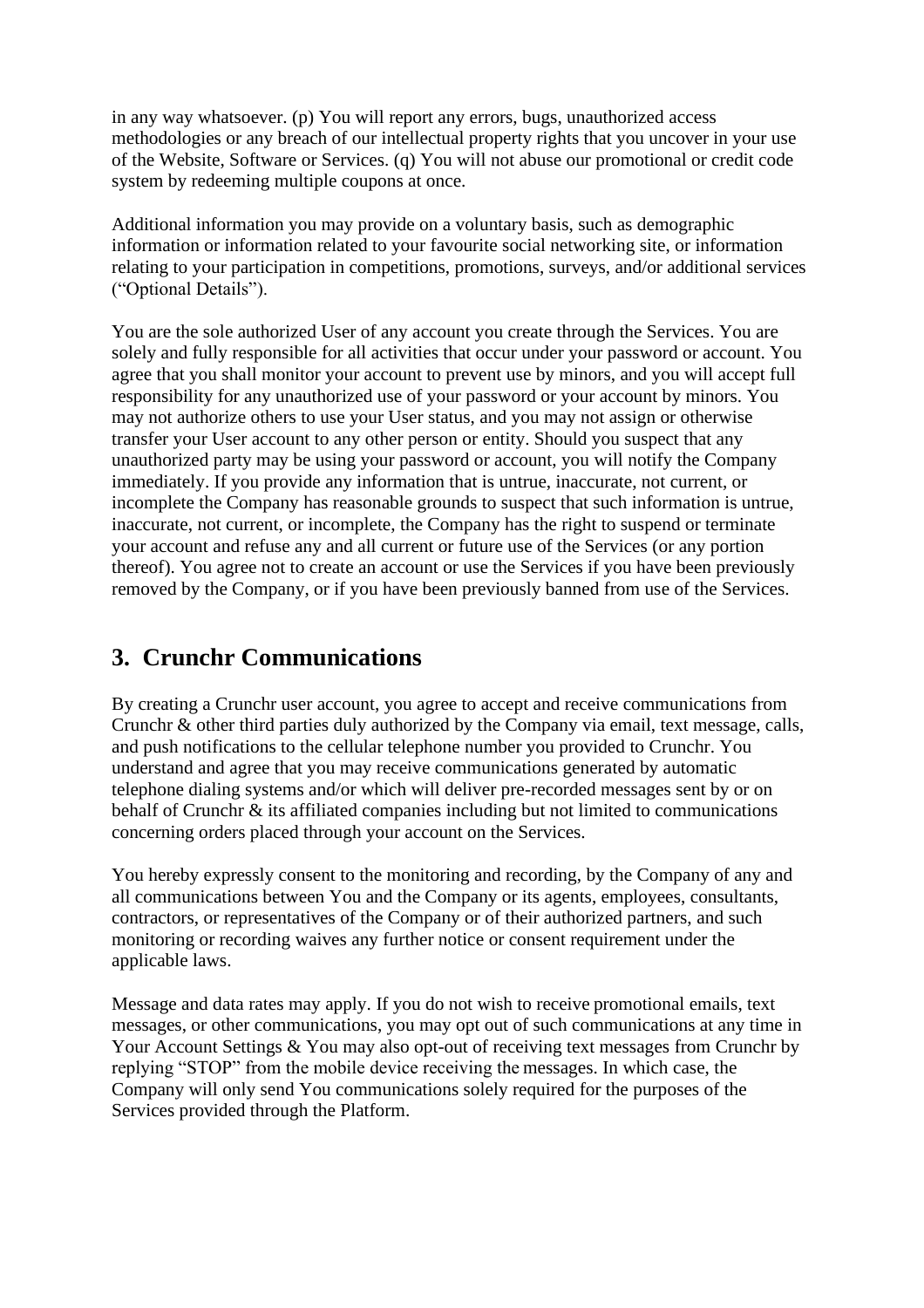#### **4. Crunchr Coupons**

Crunchr Coupons are manufacturer's coupons that are automatically applied to qualifying products upon purchase to help users save money on the products they love. Coupons are available for a limited time only and may be subject to certain restrictions. Coupons are subject to change, cancellation, or expiration at any time. If you do not purchase the qualifying items added to your cart while the Coupon is still in effect, the Coupon's offer will not apply. Coupons apply only to qualifying items displaying the offer and may not be combined with other promotional offers or mail-in rebates. Coupons can be issued and paid by the manufacturer of the advertised product. The user is required to pay any applicable sales tax related to use of the Coupon; you acknowledge that Crunchr has no obligation for payment of any tax in conjunction with the distribution or use of such Coupons. When Coupons are redeemed, sales tax may be charged on the undiscounted original price of the product(s). Coupons may not be sold, copied, modified, or transferred. A Coupon has no cash value. Coupons good while supplies last. Void where restricted or prohibited by law.

### **5. Delivery of Alcohol & Tobacco Products**

You may have the option to order delivery of Alcohol & Tobacco Products in some locations and you agree that you will comply with all applicable laws and not cause Crunchr & the delivery rider to contravene any applicable laws. You agree that you are of legal drinking age for purchasing, possessing, and consuming alcohol (i.e., 18 years of age or older in Nigeria). You agree that, the riders shall deliver the ordered Alcohol & Tobacco Products, only to the person who has ordered for such products on the Platform & upon delivery of alcohol & tobacco products, the recipient will provide valid government-issued identification proving their age to the delivery rider delivering the alcohol products, that the recipient will not be intoxicated when receiving delivery of such products, and that alcohol has not been purchased with the intent to resell the alcohol or provide the alcohol to someone who is not of legal drinking age. You agree that if any applicable legal requirements for the delivery of alcohol are not met, Crunchr reserves the right to cancel the alcohol-related portion of your order.

You also agree that You will not provide the address of any public place, including but not limited to, educational institution, hospital, religious places as Your delivery address for the order relating to Tobacco and Alcoholic Products. The Company and/or the riders reserves the right to refuse delivery of such order to You in case of any non – compliance by You of this condition. All requests for the purchase of alcohol products must be made through the catalogue available through the Services at the time of submitting the order.

**if the name on your ID does not match the name on your order, or you are visibly intoxicated. If the delivery rider is unable to complete the delivery of alcohol products for one or more of these reasons, you are subject to a non-refundable 1000 naira restocking fee**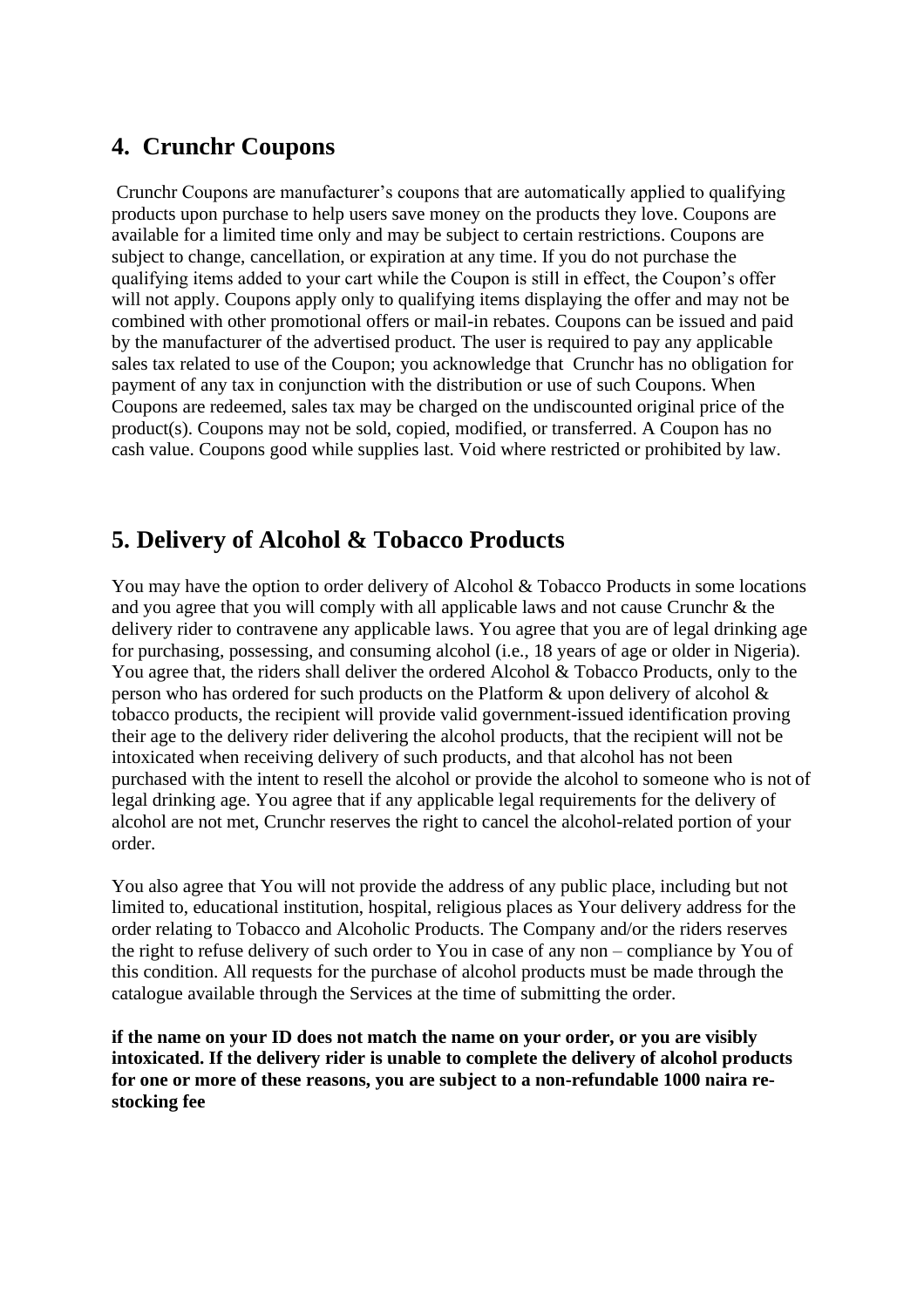#### **6. Service provided as-is and release of claims**

THE SERVICES ARE PROVIDED "AS IS" AND "AS AVAILABLE." TO THE MAXIMUM EXTENT PERMITTED BY APPLICABLE LAW, CRUNCHR DISCLAIMS ALL REPRESENTATIONS, CONDITIONS, AND WARRANTIES, EXPRESS, LEGAL, IMPLIED, OR STATUTORY, INCLUDING THE IMPLIED WARRANTIES OR CONDITIONS OF MERCHANTABILITY, QUALITY, AND FITNESS FOR A PARTICULAR PURPOSE, DURABILITY, TITLE, AND NON-INFRINGEMENT. IN ADDITION, TO THE MAXIMUM EXTENT PERMITTED BY APPLICABLE LAW, CRUNCHR MAKES NO REPRESENTATION, WARRANTY, CONDITIONS, OR GUARANTEE REGARDING THE RELIABILITY, TIMELINESS, QUALITY, SUITABILITY, OR AVAILABILITY OF THE SERVICES, ANY SERVICES PROVIDED BY CRUNCHR OR THIRD-PARTY PROVIDERS, OR GOODS REQUESTED THROUGH THE USE OF THE SERVICES, OR THAT THE SERVICES WILL BE UNINTERRUPTED OR ERROR-FREE. CRUNCHR DOES NOT GUARANTEE THE QUALITY, SUITABILITY, SAFETY OR ABILITY OF DELIVERY RIDERS OR THIRD PARTY PROVIDERS. YOU AGREE THAT THE ENTIRE RISK ARISING OUT OF YOUR USE OF THE SERVICES, ANY SERVICES PROVIDED BY CRUNCHR OR THIRD- PARTY PROVIDERS, OR ANY PRODUCTS REQUESTED BY YOU OR DELIVERED TO YOU, REMAINS SOLELY WITH YOU.

TO THE MAXIMUM EXTENT PERMITTED BY APPLICABLE LAW, YOU AGREE THAT NEITHER CRUNCHR NOR ITS AFFILIATES, LICENSORS, OR SUPPLIERS IS RESPONSIBLE FOR THE FITNESS OR CONDUCT OF ANY DELIVERY RIDER OR THIRD-PARTY PROVIDER OR FOR ANY SERVICES PROVIDED BY ANY CRUNCHR OR THIRD-PARTY PROVIDER. NEITHER CRUNCHR NOR ITS AFFILIATES, LICENSORS, OR SUPPLIERS WILL BE LIABLE FOR ANY CLAIM, INJURY OR DAMAGE ARISING IN CONNECTION WITH THE ACTS OR OMISSIONS OF DELIVERY RIDERS OR THIRD-PARTY PROVIDER.

If you have a dispute with one or more Delivery Riders or Third-Party Providers, you agree to release Crunchr (including Crunchr's affiliates, and each of their respective officers, directors, employees, agents, shareholders, licensors, and suppliers) from any claims, demands and damages of every kind and nature, known and unknown, suspected and unsuspected, disclosed and undisclosed, arising out of or in any way connected to such disputes.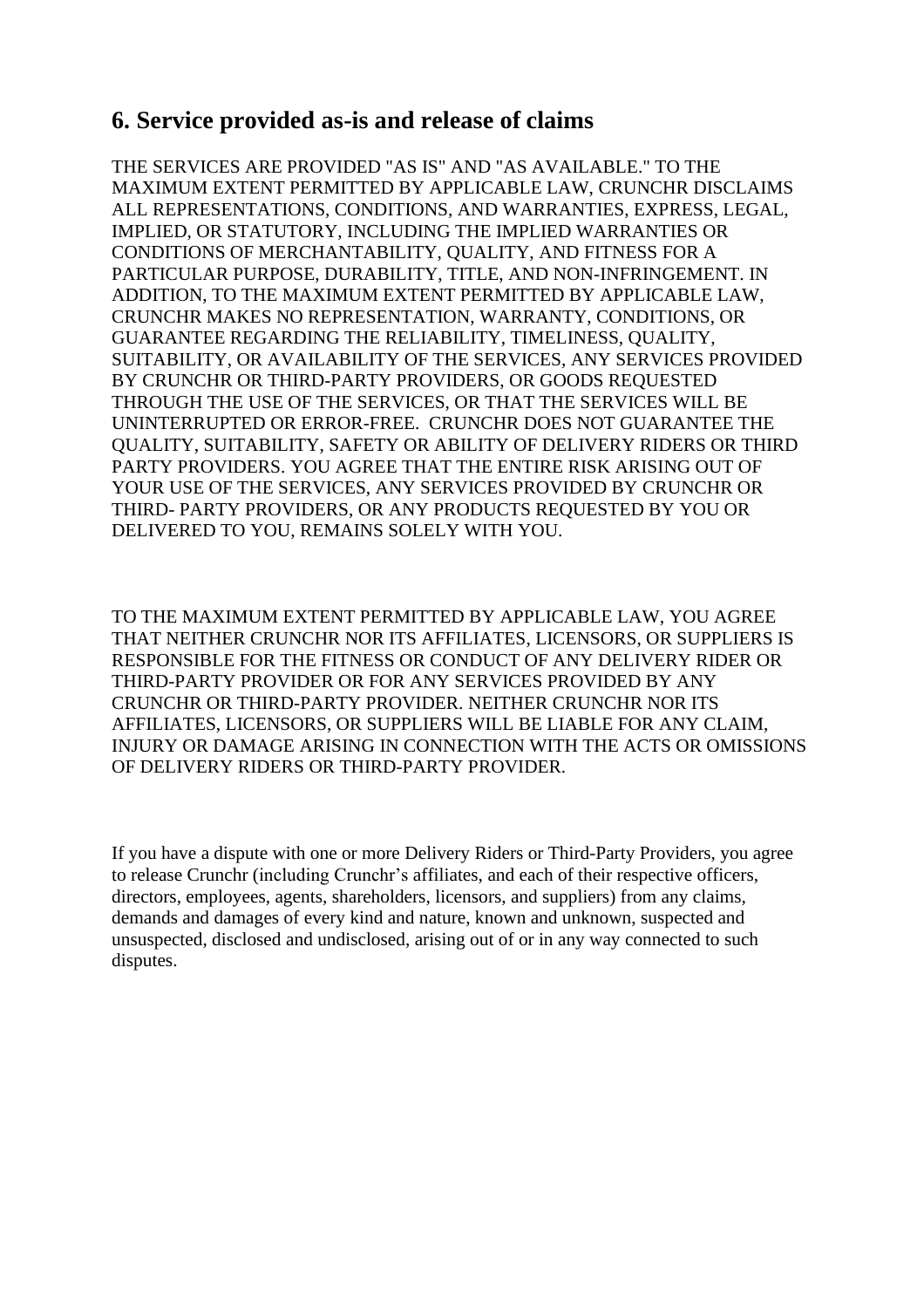### **7. LIMITATION OF LIABILITY**

THIS PROVISION APPLIES TO THE MAXIMUM EXTENT PERMITTED BY APPLICABLE LAW.

IN NO EVENT SHALL CRUNCHR (INCLUDING ITS AFFILIATES, AND EACH OF THEIR RESPECTIVE OFFICERS, DIRECTORS, EMPLOYEES, AGENTS, SHAREHOLDERS, LICENSORS, AND SUPPLIERS) BE LIABLE TO YOU FOR ANY INCIDENTAL, SPECIAL, PUNITIVE, CONSEQUENTIAL, OR INDIRECT DAMAGES (INCLUDING, BUT NOT LIMITED TO, DAMAGES FOR DELETION, CORRUPTION, LOSS OF DATA, LOSS OF PROGRAMS, FAILURE TO STORE ANY INFORMATION OR OTHER CONTENT MAINTAINED OR TRANSMITTED BY THE SERVICES, SERVICE INTERRUPTIONS, OR FOR THE COST OF PROCUREMENT OF SUBSTITUTE SERVICES) ARISING OUT OF OR IN CONNECTION WITH THE SERVICES, OR THESE TERMS, HOWEVER ARISING INCLUDING NEGLIGENCE, EVEN IF CRUNCHR OR CRUNCHR'S AGENTS OR REPRESENTATIVES KNOW OR HAVE BEEN ADVISED OF THE POSSIBILITY OF SUCH DAMAGES.

IN NO EVENT SHALL CRUNCHR (INCLUDING ITS AFFILIATES, AND EACH OF THEIR RESPECTIVE OFFICERS, DIRECTORS, EMPLOYEES, AGENTS, SHAREHOLDERS, LICENSORS AND SUPPLIERS) BE LIABLE FOR ANY INDIRECT, SPECIAL, PUNITIVE, INCIDENTAL, EXEMPLARY AND/OR CONSEQUENTIAL DAMAGES (INCLUDING, BUT NOT LIMITED TO PHYSICAL DAMAGES, BODILY INJURY, DEATH AND/OR EMOTIONAL DISTRESS AND DISCOMFORT) ARISING OUT OF YOUR USE OF THE SERVICES, ANY SERVICES PROVIDED BY PERSONAL SHOPPERS OR THIRD PARTY PROVIDERS, OR ANY PRODUCTS REQUESTED BY YOU OR DELIVERED TO YOU, EVEN IF CRUNCHR OR CRUNCHR'S AGENTS OR REPRESENTATIVES KNOW OR HAVE BEEN ADVISED OF THE POSSIBILITY OF SUCH DAMAGES.

CRUNCHR, ITS AFFILIATES, LICENSORS, SUPPLIERS AND DISTRIBUTORS WILL NOT BE LIABLE FOR AGGREGATE LIABILITY FOR ALL CLAIMS RELATING TO THE SERVICES, ANY SERVICES PROVIDED BY PERSONAL SHOPPERS OR THIRD PARTY PROVIDERS, OR ANY PRODUCTS REQUESTED BY YOU OR DELIVERED TO YOU.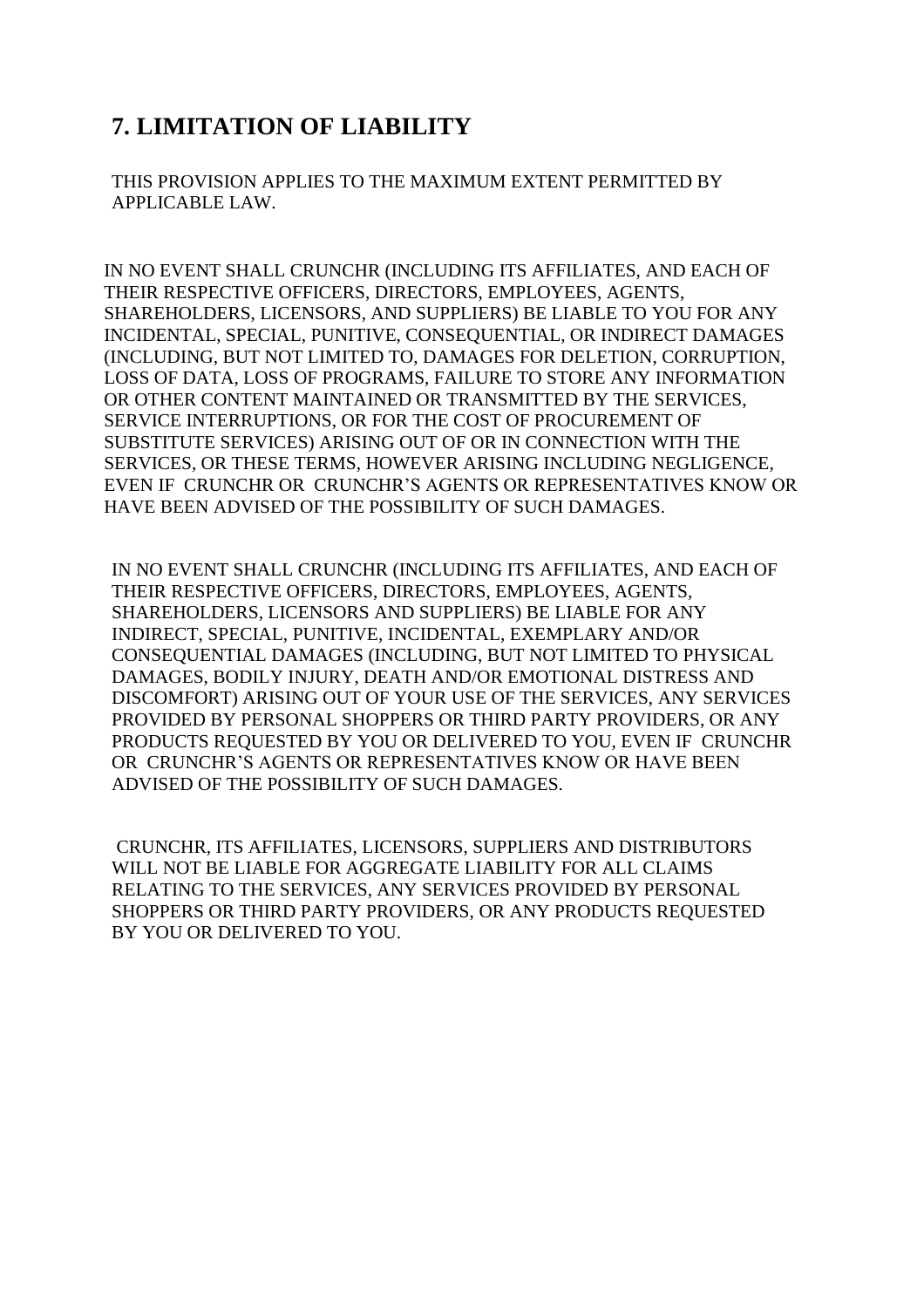### **8. Indemnification**

You agree to defend, indemnify and hold harmless Crunchr and its officers, directors, employees, agents, shareholders & affiliates (each, an "Indemnified Party") from and against any losses, claims, actions, costs, damages, penalties, fines and expenses, including without limitation attorneys' and experts' fees and expenses, that may be incurred by an Indemnified Party arising out of, relating to or resulting from your unauthorized use of the Services or from any breach by you of these Terms, including without limitation any actual or alleged violation of any law, rule or regulation.

### **9. Termination**

You can stop using the Services at any time and without notice to us. Similarly, Crunchr may terminate access to the Services to you or any other users or stop offering the all or part of the Services at any time without notice. In the event of Termination, Section 1 and Sections 4-16 survive and continue to apply to you.

## **10. Entire Agreement & Severability**

These Terms, subject to any amendments, modifications, or additional agreements you enter into with Crunchr, shall constitute the entire agreement between you and Crunchr with respect to the Services and any use of the Services. If any provision of these Terms is found to be invalid by a court competent jurisdiction, that provision only will be limited to the minimum extent necessary and the remaining provisions will remain in full force and effect.

### **11. No Waiver**

Crunchr's failure to monitor or enforce a provision of these Terms does not constitute a waiver of its right to do so in the future with respect to that provision, any other provision, or these Terms as a whole.

#### **12. Assignment**

You may not assign any of your rights, licenses, or obligations under these Terms. Any such attempt at assignment by you shall be void. Crunchr may assign its rights, licenses, and obligations under these Terms without limitation.

#### **13. Changes to the Terms**

We may make changes to these Terms from time to time. When Crunchr does so, Crunchr will post the most current version of the Terms on Crunchr's website and, if a revision to the Terms is material, Crunchr will notify you of the new Terms (for example, by email or a notification on the Services). Changes to these terms will not apply retroactively. If you do not agree to the modified terms, you should discontinue your use of the Services.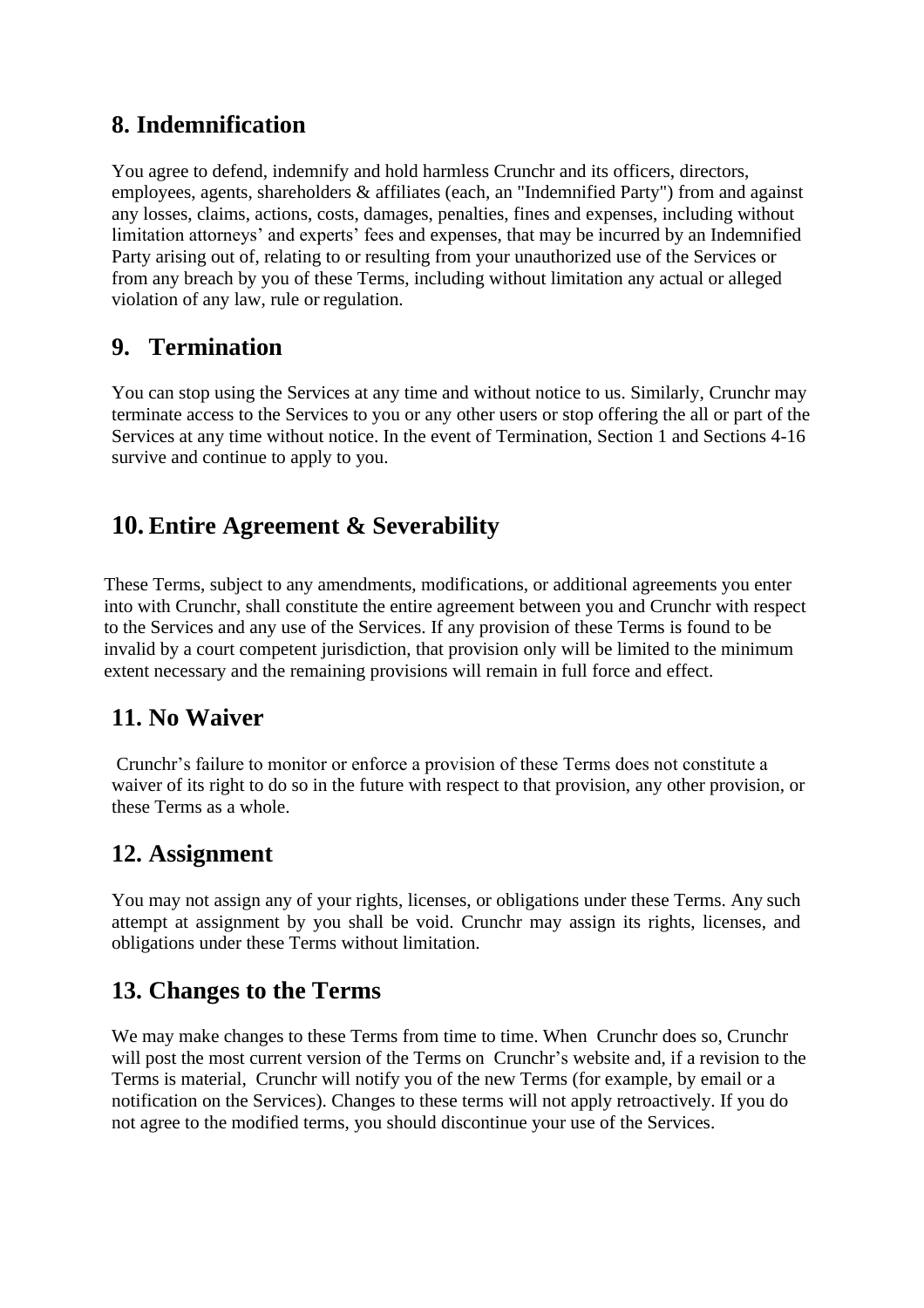## **14. Copyright and Trademark Policy**

Crunchr respects the intellectual property rights of others Crunchr will respond to valid notices of copyright infringement and reserves the right to terminate any users, at Crunchr's sole discretion and without notice, who repeatedly infringe copyrights or other intellectual property rights.

If you believe any content posted or made available on the Services constitutes infringement of your trademark rights, you may also send your notice to Crunchr. Please include as much detail as possible so that we may respond to your notice in a timely manner, including but not limited to description(s) of your trademark(s), your trademark registration number(s), description(s) of the products allegedly using your trademark(s) without authorization, and the location of such allegedly infringing product(s).

In your notice, please specify the nature of the copyright infringement and include the following information: (a) an electronic or physical signature of the owner of the copyright in question or a person authorized to act on behalf of the owner of the copyright; (b) a description of the claimed infringing material as well as identification of the claimed infringing material, including the location of such material on the Services (e.g., the URL of the claimed infringing material if applicable or other means by which Crunchr may locate the material); (c) complete contact information, including the name of the owner of the copyright and your name, title, address, telephone number, and email address; (d) a statement that you have a good faith belief that the disputed use is not authorized by the copyright owner, its agent, or the law; and (e) a statement, made under penalty of perjury, that the information provided in your notice is accurate and that you are the copyright owner or authorized to act on behalf of the owner.

### **15. Disclaimer of Warranties**

YOU EXPRESSLY UNDERSTAND AND AGREE THAT TO THE FULLEST EXTENT OF LAW, YOUR USE OF THE WEBSITE, SOFTWARE AND SERVICES IS ENTIRELY AT YOUR OWN RISK. CHANGES ARE PERIODICALLY MADE TO THE WEBSITE, SOFTWARE AND SERVICES AND MAY BE MADE AT ANY TIME WITHOUT NOTICE TO YOU. THE WEBSITE, SOFTWARE AND SERVICES ARE PROVIDED ON AN "AS IS" BASIS WITHOUT WARRANTIES OF ANY KIND, EITHER EXPRESS OR IMPLIED, INCLUDING, BUT NOT LIMITED TO, WARRANTIES OF MERCHANTABILITY, FITNESS FOR A PARTICULAR PURPOSE AND NON-INFRINGEMENT. THE COMPANY MAKES NO WARRANTIES OR REPRESENTATIONS ABOUT THE ACCURACY, RELIABILITY, COMPLETENESS OR TIMELINESS OF THE CONTENT MADE AVAILABLE THROUGH THE WEBSITE, SOFTWARE OR SERVICES, OR THE SERVICES, SOFTWARE, TEXT, GRAPHICS OR LINKS. THE COMPANY DOES NOT WARRANT THAT THE WEBSITE, SOFTWARE OR SERVICES WILL OPERATE ERROR-FREE OR THAT THE WEBSITE, SOFTWARE OR SERVICES ARE FREE OF COMPUTER VIRUSES AND OTHER HARMFUL MALWARE. IF YOUR USE OF THE WEBSITE, SOFTWARE OR SERVICES RESULTS